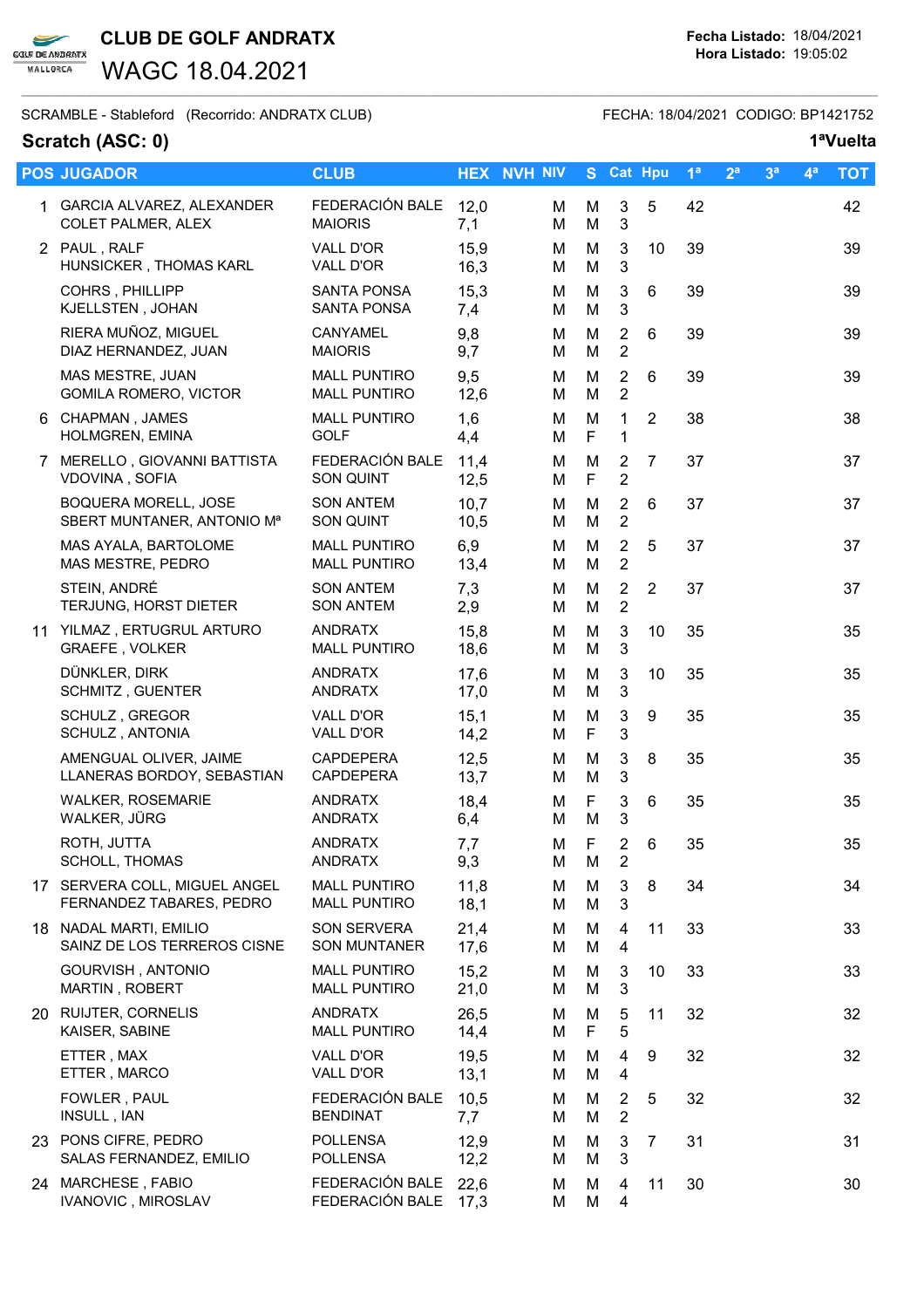$\blacktriangleright$ **GOLF DE ANDRATX** MALLORCA

WAGC 18.04.2021

SCRAMBLE - Stableford (Recorrido: ANDRATX CLUB) FECHA: 18/04/2021 CODIGO: BP1421752

### Scratch (ASC: 0) 1<sup>a</sup>Vuelta

| <b>POS JUGADOR</b>                                            | <b>CLUB</b>                                |              | <b>HEX NVH NIV</b> |         | S Cat Hpu                                 |        | 1 <sup>a</sup> | 2 <sup>a</sup> | 3 <sup>a</sup> | 4 <sup>a</sup> | <b>TOT</b> |
|---------------------------------------------------------------|--------------------------------------------|--------------|--------------------|---------|-------------------------------------------|--------|----------------|----------------|----------------|----------------|------------|
| PONS BAUZA, JAIME<br>VALLES PAYERAS, MIQUEL                   | <b>ANDRATX</b><br><b>SON TERMENS</b>       | 19,7<br>14,6 | М<br>М             | M<br>M  | $\overline{\mathbf{4}}$<br>$\overline{4}$ | 10     | 30             |                |                |                | 30         |
| PEDRO, VICENT<br>PEDRO SANCHEZ, TONI                          | <b>POLLENSA</b><br><b>ANDRATX</b>          | 15,4<br>20,0 | М<br>M             | M<br>M  | $\mathbf{3}$<br>3                         | 10     | 30             |                |                |                | 30         |
| RUSCH, GÜNTHER<br>RUSCH, SABINE                               | <b>ANDRATX</b><br><b>ANDRATX</b>           | 10,6<br>17,4 | м<br>М             | M<br>F  | $\overline{2}$<br>$\overline{2}$          | 8      | 30             |                |                |                | 30         |
| 28 MAREKOVIC, ROBERT<br>PAWEL, JENS                           | <b>ANDRATX</b><br><b>ANDRATX</b>           | 24,0<br>13,2 | М<br>M             | M<br>M  | 4<br>4                                    | 10     | 29             |                |                |                | 29         |
| GLOOR, REGINA<br><b>BONGNI, TONI</b>                          | <b>GOLF</b><br><b>GOLF</b>                 | 11,8<br>14,2 | М<br>М             | F<br>M  | 3<br>3                                    | $\, 8$ | 29             |                |                |                | 29         |
| MORAN CORTES, JOSE RAMON<br>SERRANO ORTIZ, JOSE LUIS          | FEDERACIÓN BALE<br><b>SON VIDA</b>         | 13,3<br>13,7 | М<br>М             | M<br>M  | $\mathbf{3}$<br>3                         | 8      | 29             |                |                |                | 29         |
| 31 ROJAS LLADO, RAMON<br>CASASAYAS LADARIA, JORDI             | FEDERACIÓN BALE<br><b>MALL PUNTIRO</b>     | 26,0<br>18,0 | М<br>М             | M<br>M  | 4<br>4                                    | 12     | 28             |                |                |                | 28         |
| TECUL REAL, ALBERT<br>SEGURA JUAN, PEDRO CARLOS               | FEDERACIÓN BALE<br><b>MAIORIS</b>          | 16,5<br>28,4 | М<br>М             | M<br>M  | 3<br>3                                    | 12     | 28             |                |                |                | 28         |
| GAROZ TORTELLA, MIGUEL ANGE<br>HARO PICO, ENRIQUE             | <b>MALL PUNTIRO</b><br><b>MALL PUNTIRO</b> | 22,0<br>17,7 | М<br>М             | M<br>M  | 4<br>4                                    | 11     | 28             |                |                |                | 28         |
| DUETEMEYER, WILHELM<br>PETERSEN, RAINER                       | <b>ANDRATX</b><br><b>ANDRATX</b>           | 16,7<br>23,4 | М<br>М             | M<br>M  | 3<br>3                                    | 11     | 28             |                |                |                | 28         |
| STAREY, CLAUS-PETER<br>HUBER, UWE MICHAEL                     | FEDERACIÓN BALE<br><b>MALL PUNTIRO</b>     | 26,5<br>12,3 | М<br>М             | M<br>M  | 5<br>5                                    | 10     | 28             |                |                |                | 28         |
| 36 ANDERLE, MARLIES<br>WANDLING, JOSEF                        | <b>ANDRATX</b><br><b>GOLF</b>              | 26,5<br>11,6 | М<br>М             | F<br>M  | 5<br>5                                    | 10     | 27             |                |                |                | 27         |
| 37 OLIVER COLL, JUAN<br>RIOS ALTOLAGUIRRE, ALEJANDR           | FEDERACIÓN BALE<br>FEDERACIÓN BALE         | 22,9<br>18,6 | М<br>M             | M<br>M  | 4<br>$\overline{4}$                       | 12     | 26             |                |                |                | 26         |
| SUBIRATS GOMIS, ALEJANDRA<br>BACHMANN, VARADINKA              | <b>SON ANTEM</b><br><b>MALL PUNTIRO</b>    | 22,7<br>16,8 | М<br>М             | F<br>F  | 4<br>4                                    | 12     | 26             |                |                |                | 26         |
| SERALLEGRI, LUCA<br><b>VOELKER, MATTHIAS</b>                  | <b>ANDRATX</b><br><b>ANDRATX</b>           | 16,0<br>26,1 | м<br>M             | M<br>M  | 3<br>3                                    | 11     | 26             |                |                |                | 26         |
| <b>BALLESTER GARCIA, JAVIER</b><br>PEREZ BERMEJO, MARIA JESUS | <b>MALL PUNTIRO</b><br><b>MALL PUNTIRO</b> | 17,5<br>19,1 | M<br>M             | M<br>F  | 3<br>3                                    | 11     | 26             |                |                |                | 26         |
| LE GLOUX, CHRISTELLE<br>LE GLOUX, STEPHANE                    | SON SERVERA<br>SON SERVERA                 | 28,9<br>10,0 | M<br>М             | F.<br>M | 5<br>5                                    | 10     | 26             |                |                |                | 26         |
| 42 GRUPE, JÖRG<br>GRUPE, GUNDA                                | <b>GOLF</b><br><b>GOLF</b>                 | 18,0<br>30,0 | М<br>M             | M<br>F  | 3<br>3                                    | 13     | 25             |                |                |                | 25         |
| MODROK, HARALD<br>THORWESTEN, MICHAEL                         | FEDERACIÓN BALE<br><b>MAIORIS</b>          | 17,6<br>21,9 | M<br>М             | М<br>M  | 3<br>3                                    | 11     | 25             |                |                |                | 25         |
| 44 PUKE, VOLKER<br>STRICKRODT, GISELA                         | VALL D'OR<br>VALL D'OR                     | 19,6<br>18,4 | M<br>М             | M<br>F  | 4<br>4                                    | 12     | 24             |                |                |                | 24         |
| RIERA VALLES, MIGUEL ANGEL<br>ORIZAOLA STRANSKY, STEFAN       | <b>SON SERVERA</b><br><b>SON TERMENS</b>   | 22,8<br>17,9 | М<br>М             | M<br>M  | 4<br>4                                    | 11     | 24             |                |                |                | 24         |
| 46 CASTILLO VILLEGAS, MARIA IS<br>VANDERAA, PANTALEON         | FEDERACIÓN BALE<br><b>SON ANTEM</b>        | 36,2<br>24,4 | м<br>М             | F<br>M  | 6<br>6                                    | 17     | 23             |                |                |                | 23         |
| STIEFEL, MARION<br>FRETTER, BÄRBEL                            | <b>ANDRATX</b><br><b>ANDRATX</b>           | 16,3<br>22,3 | М<br>M             | F<br>F  | 3<br>3                                    | 12     | 23             |                |                |                | 23         |
| HUBER, WERNER<br>NUSZKOWSKI, DETLEF                           | <b>MAIORIS</b><br><b>GOLF</b>              | 16,3<br>22,0 | M<br>М             | M<br>M  | 3<br>3                                    | 11     | 23             |                |                |                | 23         |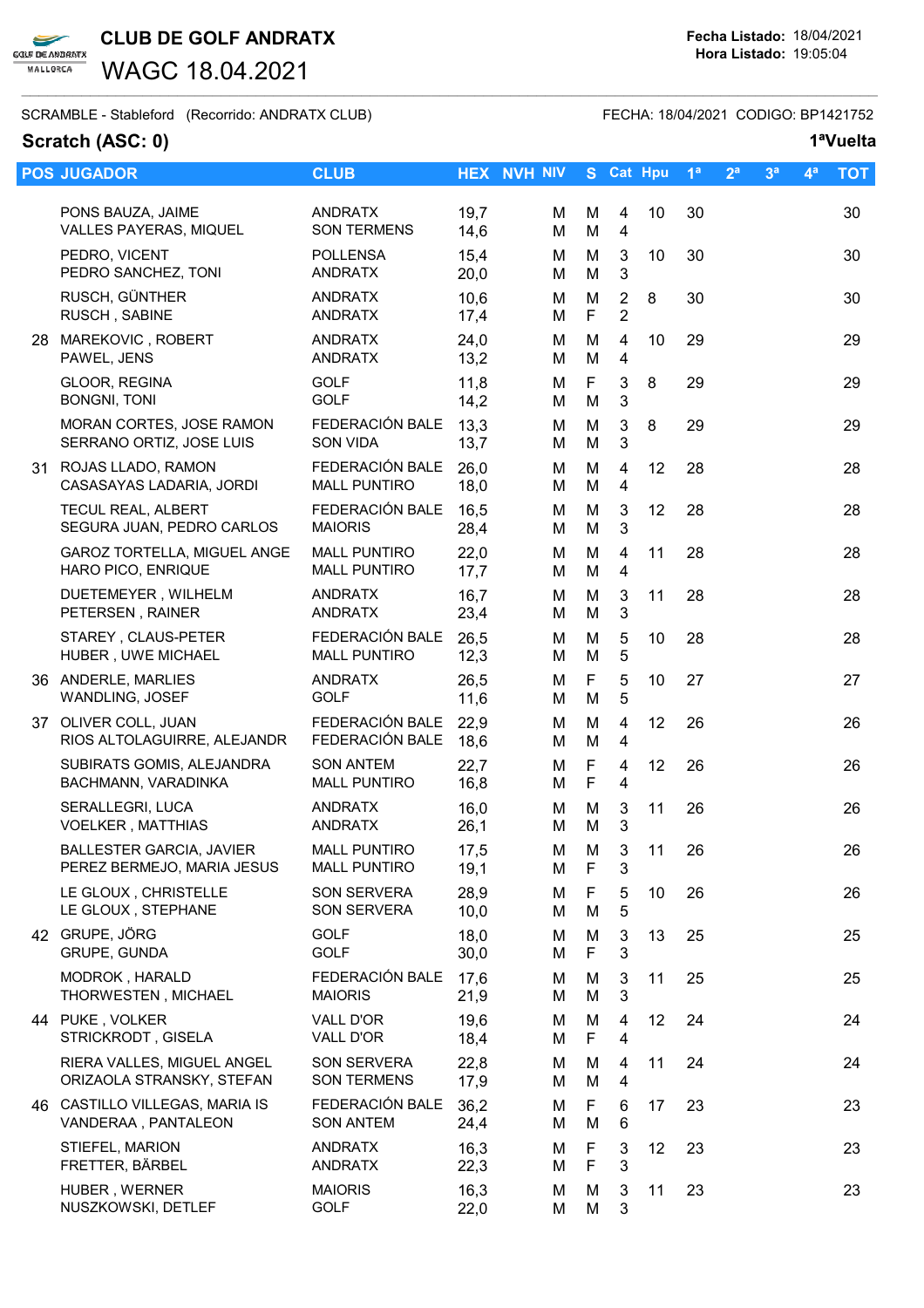CLUB DE GOLF ANDRATX Fecha Listado: 18/04/2021

WAGC 18.04.2021

SCRAMBLE - Stableford (Recorrido: ANDRATX CLUB) FECHA: 18/04/2021 CODIGO: BP1421752

## Scratch (ASC: 0) 1<sup>a</sup>Vuelta

 $\blacktriangleright$ **GOLF DE ANDRATX** MALLORCA

|     | <b>POS JUGADOR</b>                                          | <b>CLUB</b>                                |              | <b>HEX NVH NIV</b> | S.     |                                  | Cat Hpu | 1 <sup>a</sup> | 2 <sup>a</sup> | 3 <sup>a</sup> | 4 <sup>a</sup> | <b>TOT</b> |
|-----|-------------------------------------------------------------|--------------------------------------------|--------------|--------------------|--------|----------------------------------|---------|----------------|----------------|----------------|----------------|------------|
|     | JÄCKEL, PETER<br>JÄCKEL, KERSTIN                            | <b>GOLF</b><br><b>GOLF</b>                 | 10,2<br>22,4 | М<br>м             | M<br>F | $\overline{2}$<br>$\overline{2}$ | 9       | 23             |                |                |                | 23         |
| 50  | ROIG TORRES, ANTONIO<br>ROMO MARTÍN, RICARDO ANDRÉS         | FEDERACIÓN BALE<br><b>SON ANTEM</b>        | 30.3<br>26,7 | М<br>м             | М<br>М | 5<br>5                           | 17      | 22             |                |                |                | 22         |
|     | WEISBACH, MARVIN<br>WIESMEIER, REBECCA                      | <b>ANDRATX</b><br><b>ANDRATX</b>           | 23,8<br>30,6 | Μ<br>Μ             | M<br>F | 4<br>4                           | 16      | 22             |                |                |                | 22         |
|     | ALBIS MORELL, JUAN MANUEL<br><b>BUSQUETS POMAR, ANTONIA</b> | <b>SON ANTEM</b><br><b>SON ANTEM</b>       | 25,4<br>24,4 | м<br>м             | M<br>F | 4<br>4                           | 16      | 22             |                |                |                | 22         |
|     | TORTOLERO DEL BARCO, FERNAN<br>GONZALEZ MARTINEZ, ANA MARI  | <b>MALL PUNTIRO</b><br><b>MALL PUNTIRO</b> | 28,9<br>22,3 | М<br>м             | M<br>F | 5<br>5                           | 15      | 22             |                |                |                | 22         |
| 54  | <b>MARIANO TUR, ALBERTO</b><br>LLABATA PEREZ, JUAN          | <b>SON ANTEM</b><br><b>ANDRATX</b>         | 36,0<br>14,3 | М<br>М             | М<br>М | 5<br>5                           | 13      | 20             |                |                |                | 20         |
| 55. | ALEMANY ROS, JAIME<br>GARCIA HERMENEGILDO, Mª PIL           | <b>SON ANTEM</b><br><b>MAIORIS</b>         | 22,8<br>29,2 | Μ<br>M             | м<br>F | 4<br>4                           | 15      | 17             |                |                |                | 17         |
| 56  | FORTUNA, SYLWESTER SLAWOMI<br>ABDALLAOUI, YASSMINE          | <b>SANTA PONSA</b><br><b>GOLF</b>          | 25,5<br>36,0 | М<br>М             | M<br>F | 4<br>4                           | 18      | 16             |                |                |                | 16         |
| 57  | MARIANO ARAQUE, SEBASTIAN<br>PEREZ-VILA, ANTONIO            | FEDERACIÓN BALE<br><b>ANDRATX</b>          | 33,4<br>23,9 | М<br>M             | M<br>M | 5<br>5                           | 16      | 14             |                |                |                | 14         |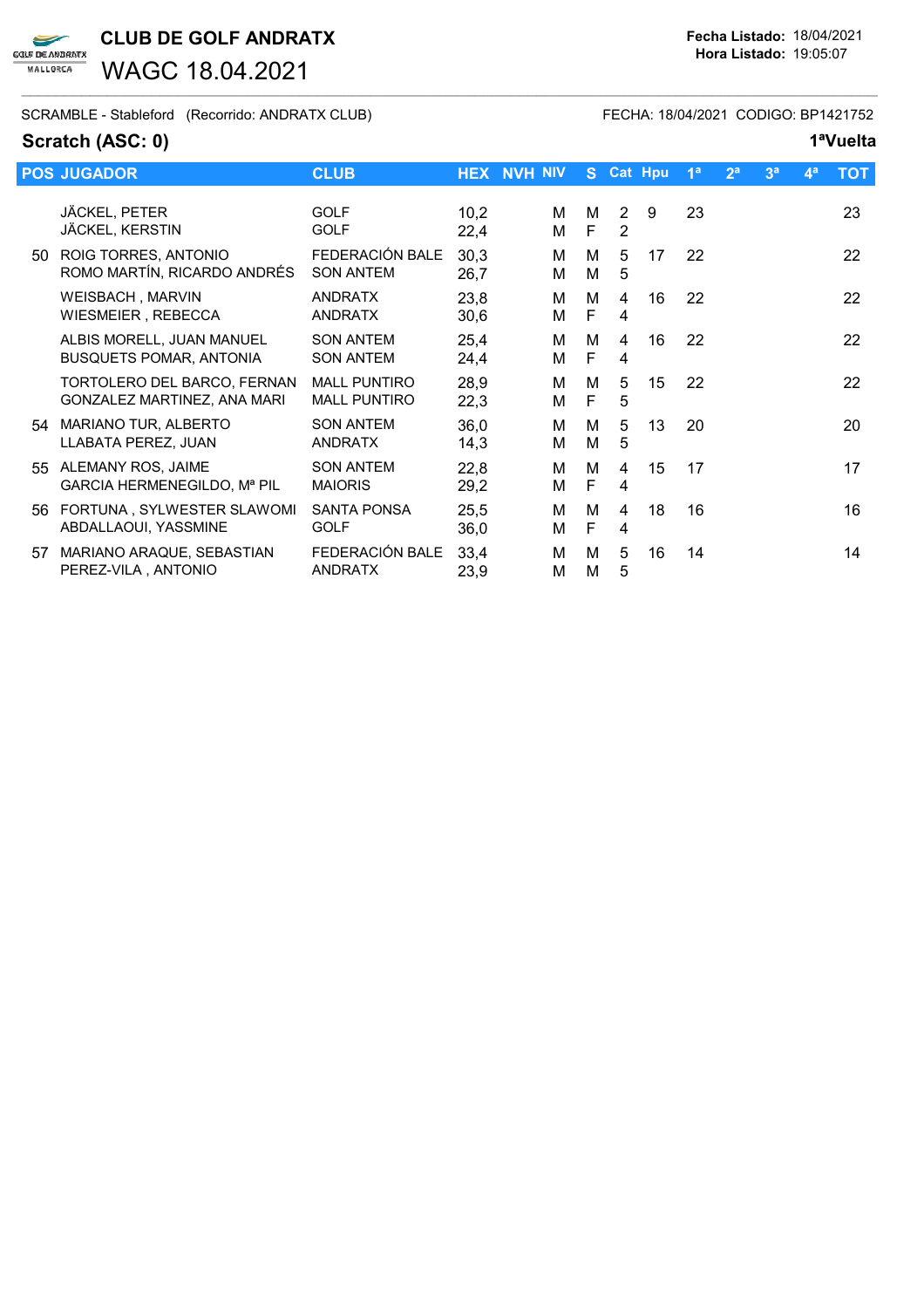$\overline{\phantom{0}}$ **GOLF DE ANDRATX** MALLORCA

WAGC 18.04.2021

SCRAMBLE - Stableford (Recorrido: ANDRATX CLUB) FECHA: 18/04/2021 CODIGO: BP1421752

# Net 1 (ASC: 0) 1<sup>a</sup>Vuelta

|   | <b>POS JUGADOR</b>                                                | <b>CLUB</b>                                |              | <b>HEX NVH NIV</b> |        |                  |                                  | S Cat Hpu      | 1 <sup>a</sup> | 2 <sup>a</sup> | 3 <sup>a</sup> | 4 <sup>a</sup> | <b>TOT</b> |
|---|-------------------------------------------------------------------|--------------------------------------------|--------------|--------------------|--------|------------------|----------------------------------|----------------|----------------|----------------|----------------|----------------|------------|
|   | 1 PAUL, RALF<br>HUNSICKER, THOMAS KARL                            | VALL D'OR<br>VALL D'OR                     | 15,9<br>16,3 |                    | М<br>M | M<br>M           | 3<br>3                           | 10             | 49             |                |                |                | 49         |
|   | 2 GARCIA ALVAREZ, ALEXANDER<br><b>COLET PALMER, ALEX</b>          | FEDERACIÓN BALE<br><b>MAIORIS</b>          | 12,0<br>7,1  |                    | M<br>М | M<br>M           | $\mathbf{3}$<br>3                | 5              | 47             |                |                |                | 47         |
|   | 3 COHRS, PHILLIPP<br>KJELLSTEN, JOHAN                             | <b>SANTA PONSA</b><br><b>SANTA PONSA</b>   | 15,3<br>7,4  |                    | M<br>M | М<br>M           | $\mathbf{3}$<br>3                | 6              | 45             |                |                |                | 45         |
|   | RIERA MUÑOZ, MIGUEL<br>DIAZ HERNANDEZ, JUAN                       | CANYAMEL<br><b>MAIORIS</b>                 | 9,8<br>9,7   |                    | M<br>M | M<br>M           | $\overline{2}$<br>$\overline{2}$ | 6              | 45             |                |                |                | 45         |
|   | MAS MESTRE, JUAN<br>GOMILA ROMERO, VICTOR                         | <b>MALL PUNTIRO</b><br><b>MALL PUNTIRO</b> | 9,5<br>12,6  |                    | М<br>М | М<br>М           | $\overline{2}$<br>$\overline{2}$ | 6              | 45             |                |                |                | 45         |
|   | YILMAZ, ERTUGRUL ARTURO<br><b>GRAEFE, VOLKER</b>                  | <b>ANDRATX</b><br><b>MALL PUNTIRO</b>      | 15,8<br>18,6 |                    | М<br>M | M<br>M           | $\sqrt{3}$<br>3                  | 10             | 45             |                |                |                | 45         |
|   | DÜNKLER, DIRK<br>SCHMITZ, GUENTER                                 | ANDRATX<br>ANDRATX                         | 17,6<br>17,0 |                    | M<br>M | M<br>M           | $\mathbf{3}$<br>3                | 10             | 45             |                |                |                | 45         |
| 8 | MERELLO, GIOVANNI BATTISTA<br>VDOVINA, SOFIA                      | FEDERACIÓN BALE<br><b>SON QUINT</b>        | 11,4<br>12,5 |                    | M<br>М | M<br>F           | $\overline{2}$<br>$\overline{2}$ | $\overline{7}$ | 44             |                |                |                | 44         |
|   | SCHULZ, GREGOR<br>SCHULZ, ANTONIA                                 | VALL D'OR<br>VALL D'OR                     | 15,1<br>14,2 |                    | M<br>М | M<br>F           | $\mathsf 3$<br>3                 | 9              | 44             |                |                |                | 44         |
|   | 10 BOQUERA MORELL, JOSE<br>SBERT MUNTANER, ANTONIO M <sup>a</sup> | <b>SON ANTEM</b><br>SON QUINT              | 10,7<br>10,5 |                    | М<br>M | M<br>M           | $\overline{2}$<br>$\overline{2}$ | 6              | 43             |                |                |                | 43         |
|   | AMENGUAL OLIVER, JAIME<br>LLANERAS BORDOY, SEBASTIAN              | <b>CAPDEPERA</b><br><b>CAPDEPERA</b>       | 12,5<br>13,7 |                    | M<br>M | M<br>M           | $\mathbf{3}$<br>3                | 8              | 43             |                |                |                | 43         |
|   | 12 MAS AYALA, BARTOLOME<br>MAS MESTRE, PEDRO                      | <b>MALL PUNTIRO</b><br><b>MALL PUNTIRO</b> | 6,9<br>13,4  |                    | М<br>M | M<br>M           | $\overline{2}$<br>$\overline{2}$ | 5              | 42             |                |                |                | 42         |
|   | SERVERA COLL, MIGUEL ANGEL<br>FERNANDEZ TABARES, PEDRO            | <b>MALL PUNTIRO</b><br><b>MALL PUNTIRO</b> | 11,8<br>18,1 |                    | M<br>M | M<br>M           | 3<br>3                           | 8              | 42             |                |                |                | 42         |
|   | GOURVISH, ANTONIO<br>MARTIN, ROBERT                               | <b>MALL PUNTIRO</b><br><b>MALL PUNTIRO</b> | 15,2<br>21,0 |                    | м<br>М | M<br>M           | $\mathbf{3}$<br>3                | 10             | 42             |                |                |                | 42         |
|   | 15 WALKER, ROSEMARIE<br>WALKER, JÜRG                              | <b>ANDRATX</b><br><b>ANDRATX</b>           | 18,4<br>6,4  |                    | M<br>М | F<br>M           | $\mathsf 3$<br>3                 | 6              | 41             |                |                |                | 41         |
|   | ROTH, JUTTA<br>SCHOLL, THOMAS                                     | <b>ANDRATX</b><br>ANDRATX                  | 7,7<br>9,3   |                    | M<br>М | F<br>M           | $\overline{2}$<br>2              | 6              | 41             |                |                |                | 41         |
|   | ETTER, MAX<br>ETTER, MARCO                                        | VALL D'OR<br>VALL D'OR                     | 19,5<br>13,1 |                    | М<br>M | М<br>M           | 4<br>4                           | 9              | 41             |                |                |                | 41         |
|   | 18 CHAPMAN, JAMES<br>HOLMGREN, EMINA                              | <b>MALL PUNTIRO</b><br><b>GOLF</b>         | 1,6<br>4,4   |                    | м<br>м | M<br>$\mathsf F$ | 1<br>1                           | $\overline{2}$ | 40             |                |                |                | 40         |
|   | PEDRO, VICENT<br>PEDRO SANCHEZ, TONI                              | <b>POLLENSA</b><br>ANDRATX                 | 15,4<br>20,0 |                    | M<br>м | M<br>M           | 3<br>3                           | 10             | 40             |                |                |                | 40         |
|   | 20 STEIN, ANDRÉ<br>TERJUNG, HORST DIETER                          | <b>SON ANTEM</b><br><b>SON ANTEM</b>       | 7,3<br>2,9   |                    | м<br>M | M<br>M           | 2<br>$\overline{2}$              | $\overline{2}$ | 39             |                |                |                | 39         |
|   | MAREKOVIC, ROBERT<br>PAWEL, JENS                                  | <b>ANDRATX</b><br><b>ANDRATX</b>           | 24,0<br>13,2 |                    | м<br>M | м<br>M           | $\overline{\mathbf{4}}$<br>4     | 10             | 39             |                |                |                | 39         |
|   | PONS BAUZA, JAIME<br>VALLES PAYERAS, MIQUEL                       | <b>ANDRATX</b><br><b>SON TERMENS</b>       | 19,7<br>14,6 |                    | м<br>М | M<br>M           | 4<br>4                           | 10             | 39             |                |                |                | 39         |
|   | 23 PONS CIFRE, PEDRO<br>SALAS FERNANDEZ, EMILIO                   | <b>POLLENSA</b><br><b>POLLENSA</b>         | 12,9<br>12,2 |                    | м<br>м | M<br>M           | 3<br>3                           | $\overline{7}$ | 38             |                |                |                | 38         |
|   | RUSCH, GÜNTHER<br>RUSCH, SABINE                                   | <b>ANDRATX</b><br><b>ANDRATX</b>           | 10,6<br>17,4 |                    | м<br>Μ | M<br>F           | $\overline{2}$<br>$\overline{2}$ | 8              | 38             |                |                |                | 38         |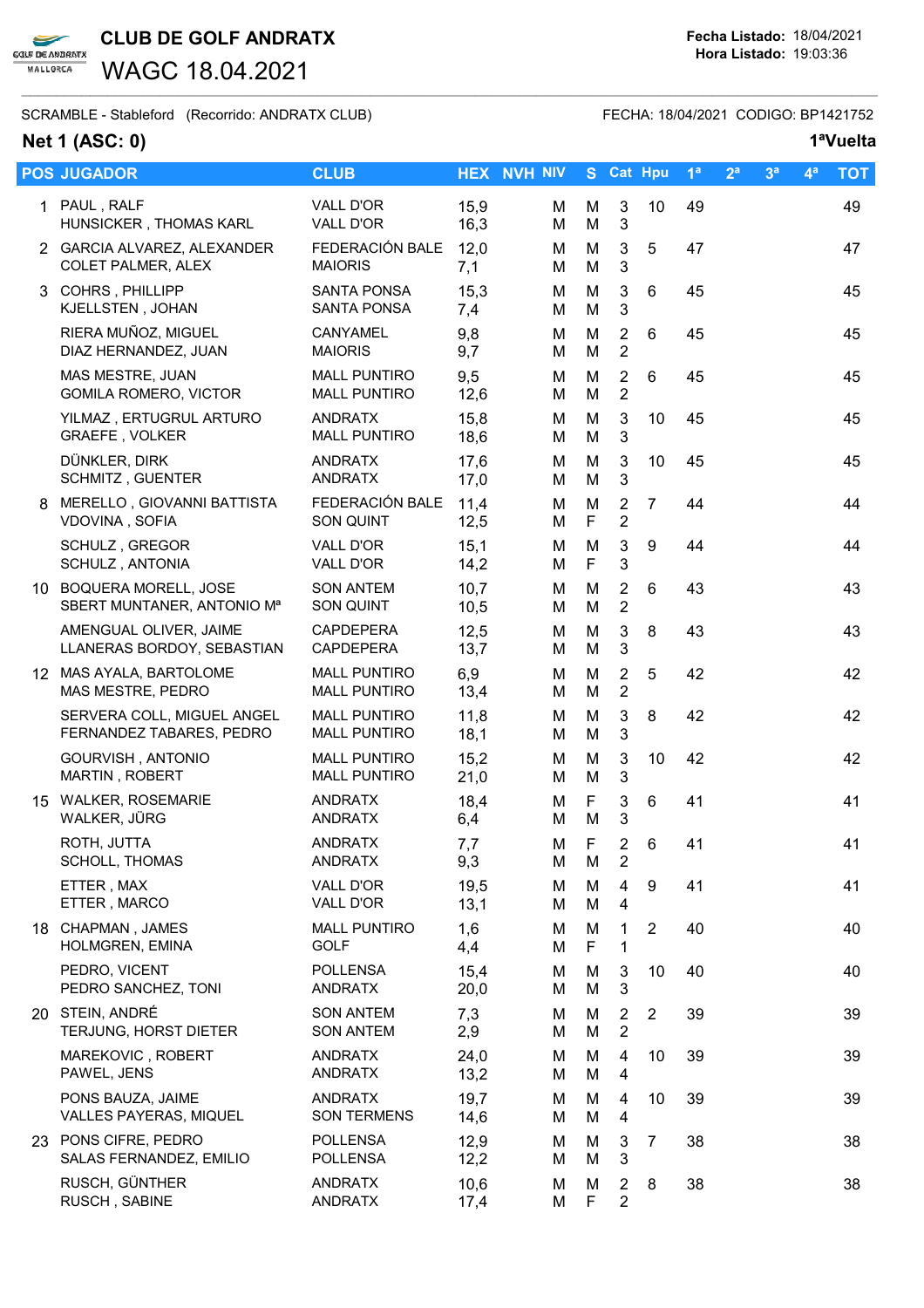CLUB DE GOLF ANDRATX Fecha Listado: 18/04/2021 **GOLF DE ANDRATX** 

WAGC 18.04.2021

SCRAMBLE - Stableford (Recorrido: ANDRATX CLUB) FECHA: 18/04/2021 CODIGO: BP1421752

## Net 1 (ASC: 0) 1<sup>a</sup>Vuelta

 $\blacktriangleright$ 

MALLORCA

|    | <b>POS JUGADOR</b>                                          | <b>CLUB</b>                              |              | <b>HEX NVH NIV</b> |        |                     | S Cat Hpu | 1 <sup>a</sup> | 2 <sup>a</sup> | 3 <sup>a</sup> | $\mathbf{A}^{\mathbf{a}}$ | <b>TOT</b> |
|----|-------------------------------------------------------------|------------------------------------------|--------------|--------------------|--------|---------------------|-----------|----------------|----------------|----------------|---------------------------|------------|
| 25 | FOWLER, PAUL<br>INSULL, IAN                                 | FEDERACIÓN BALE<br><b>BENDINAT</b>       | 10.5<br>7,7  | М<br>М             | м<br>M | 2<br>2              | 5         | 37             |                |                |                           | 37         |
|    | GLOOR, REGINA<br><b>BONGNI, TONI</b>                        | <b>GOLF</b><br><b>GOLF</b>               | 11,8<br>14,2 | м<br>Μ             | F<br>м | 3<br>3              | 8         | 37             |                |                |                           | 37         |
|    | <b>MORAN CORTES, JOSE RAMON</b><br>SERRANO ORTIZ, JOSE LUIS | FEDERACIÓN BALE<br><b>SON VIDA</b>       | 13.3<br>13,7 | м<br>M             | м<br>M | 3<br>3              | 8         | 37             |                |                |                           | 37         |
|    | STAREY, CLAUS-PETER<br><b>HUBER, UWE MICHAEL</b>            | FEDERACIÓN BALE<br><b>MALL PUNTIRO</b>   | 26,5<br>12,3 | м<br>М             | м<br>м | 5<br>5              | 10        | 37             |                |                |                           | 37         |
|    | ANDERLE, MARLIES<br><b>WANDLING, JOSEF</b>                  | <b>ANDRATX</b><br><b>GOLF</b>            | 26,5<br>11,6 | м<br>М             | E<br>м | 5<br>5              | 10        | 37             |                |                |                           | 37         |
|    | 30 LE GLOUX, CHRISTELLE<br>LE GLOUX, STEPHANE               | <b>SON SERVERA</b><br><b>SON SERVERA</b> | 28,9<br>10,0 | м<br>М             | E<br>м | 5<br>5              | 10        | 35             |                |                |                           | 35         |
| 31 | JÄCKEL, PETER<br>JÄCKEL, KERSTIN                            | <b>GOLF</b><br><b>GOLF</b>               | 10,2<br>22,4 | м<br>Μ             | м<br>F | $\overline{2}$<br>2 | 9         | 31             |                |                |                           | 31         |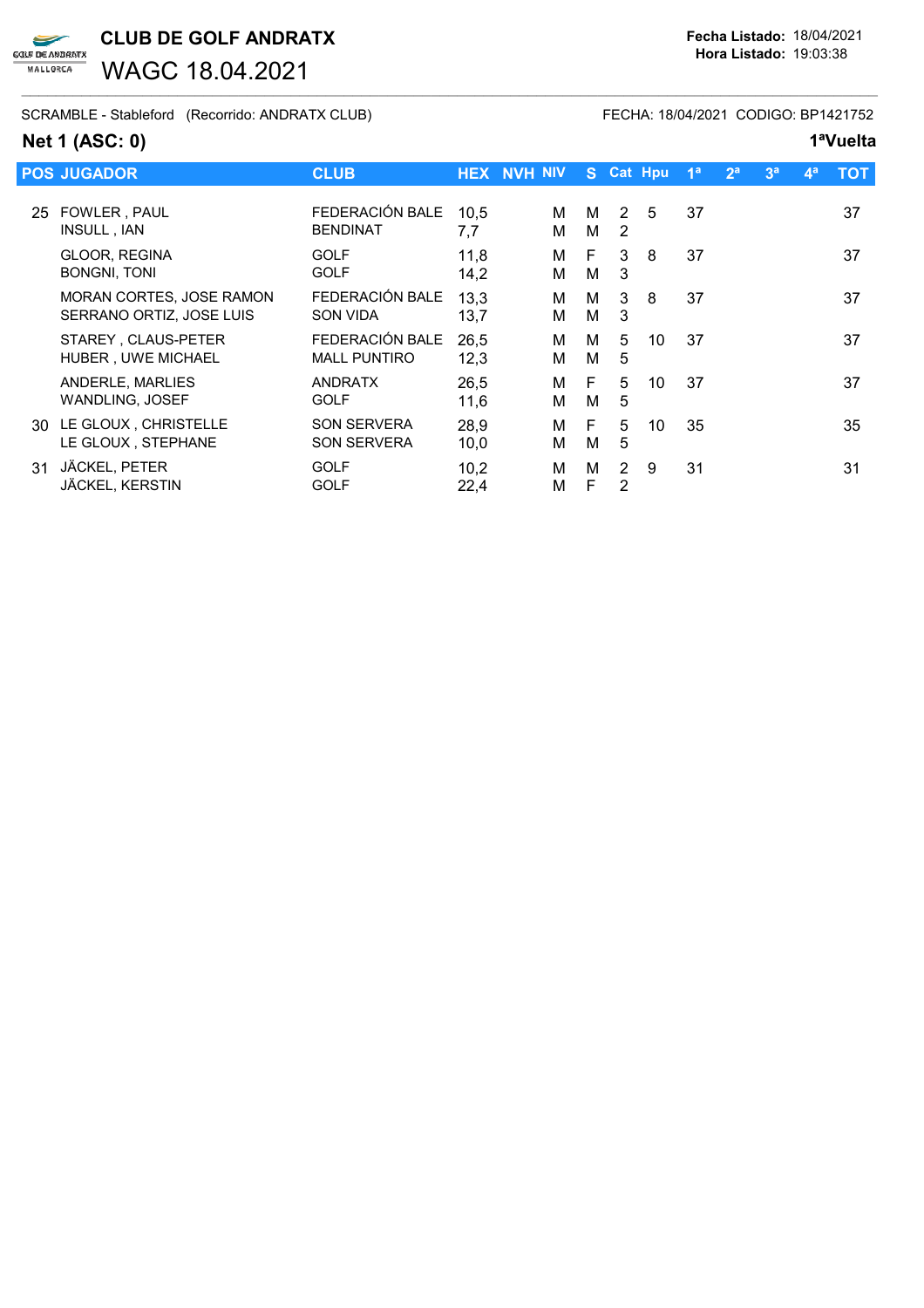

WAGC 18.04.2021

SCRAMBLE - Stableford (Recorrido: ANDRATX CLUB) FECHA: 18/04/2021 CODIGO: BP1421752

## Net 2 (ASC: 0) 1<sup>a</sup>Vuelta

|   | <b>POS JUGADOR</b>                                          | <b>CLUB</b>                                |              | <b>HEX NVH NIV</b> |                  | S Cat Hpu           |    | 1 <sup>a</sup> | 2 <sup>a</sup> | 3 <sup>a</sup> | $4^a$ | <b>TOT</b> |
|---|-------------------------------------------------------------|--------------------------------------------|--------------|--------------------|------------------|---------------------|----|----------------|----------------|----------------|-------|------------|
|   | 1 NADAL MARTI, EMILIO<br>SAINZ DE LOS TERREROS CISNE        | <b>SON SERVERA</b><br><b>SON MUNTANER</b>  | 21,4<br>17,6 | М<br>М             | M<br>M           | 4<br>4              | 11 | 44             |                |                |       | 44         |
|   | 2 RUIJTER, CORNELIS<br>KAISER, SABINE                       | <b>ANDRATX</b><br><b>MALL PUNTIRO</b>      | 26,5<br>14,4 | М<br>М             | M<br>F           | 5<br>5              | 11 | 43             |                |                |       | 43         |
|   | 3 ROJAS LLADO, RAMON<br>CASASAYAS LADARIA, JORDI            | FEDERACIÓN BALE<br><b>MALL PUNTIRO</b>     | 26,0<br>18,0 | М<br>М             | M<br>M           | 4<br>4              | 12 | 40             |                |                |       | 40         |
|   | CASTILLO VILLEGAS, MARIA IS<br>VANDERAA, PANTALEON          | FEDERACIÓN BALE<br><b>SON ANTEM</b>        | 36,2<br>24,4 | M<br>М             | F<br>M           | 6<br>6              | 17 | 40             |                |                |       | 40         |
| 5 | MARCHESE, FABIO<br><b>IVANOVIC, MIROSLAV</b>                | FEDERACIÓN BALE<br>FEDERACIÓN BALE         | 22,6<br>17,3 | M<br>M             | M<br>M           | $\overline{4}$<br>4 | 11 | 39             |                |                |       | 39         |
|   | DUETEMEYER, WILHELM<br>PETERSEN, RAINER                     | <b>ANDRATX</b><br><b>ANDRATX</b>           | 16,7<br>23,4 | M<br>М             | M<br>M           | 3<br>3              | 11 | 39             |                |                |       | 39         |
|   | <b>TECUL REAL, ALBERT</b><br>SEGURA JUAN, PEDRO CARLOS      | FEDERACIÓN BALE<br><b>MAIORIS</b>          | 16,5<br>28,4 | М<br>M             | M<br>M           | 3<br>3              | 12 | 39             |                |                |       | 39         |
|   | 8 GAROZ TORTELLA, MIGUEL ANGE<br>HARO PICO, ENRIQUE         | <b>MALL PUNTIRO</b><br><b>MALL PUNTIRO</b> | 22,0<br>17,7 | M<br>М             | M<br>M           | $\overline{4}$<br>4 | 11 | 38             |                |                |       | 38         |
|   | OLIVER COLL, JUAN<br>RIOS ALTOLAGUIRRE, ALEJANDR            | FEDERACIÓN BALE<br>FEDERACIÓN BALE         | 22,9<br>18,6 | M<br>M             | M<br>M           | 4<br>4              | 12 | 38             |                |                |       | 38         |
|   | ALBIS MORELL, JUAN MANUEL<br><b>BUSQUETS POMAR, ANTONIA</b> | <b>SON ANTEM</b><br><b>SON ANTEM</b>       | 25,4<br>24,4 | M<br>М             | M<br>F           | 4<br>4              | 16 | 38             |                |                |       | 38         |
|   | 11 BALLESTER GARCIA, JAVIER<br>PEREZ BERMEJO, MARIA JESUS   | <b>MALL PUNTIRO</b><br><b>MALL PUNTIRO</b> | 17,5<br>19,1 | М<br>M             | M<br>F           | 3<br>3              | 11 | 37             |                |                |       | 37         |
|   | GRUPE, JÖRG<br>GRUPE, GUNDA                                 | <b>GOLF</b><br><b>GOLF</b>                 | 18,0<br>30,0 | M<br>M             | M<br>F           | 3<br>3              | 13 | 37             |                |                |       | 37         |
|   | WEISBACH, MARVIN<br>WIESMEIER, REBECCA                      | ANDRATX<br><b>ANDRATX</b>                  | 23,8<br>30,6 | M<br>М             | M<br>F           | 4<br>4              | 16 | 37             |                |                |       | 37         |
|   | 14 SERALLEGRI, LUCA<br><b>VOELKER, MATTHIAS</b>             | <b>ANDRATX</b><br><b>ANDRATX</b>           | 16,0<br>26,1 | M<br>М             | M<br>M           | 3<br>3              | 11 | 36             |                |                |       | 36         |
|   | PUKE, VOLKER<br>STRICKRODT, GISELA                          | VALL D'OR<br>VALL D'OR                     | 19,6<br>18,4 | M<br>М             | M<br>$\mathsf F$ | 4<br>4              | 12 | 36             |                |                |       | 36         |
|   | SUBIRATS GOMIS, ALEJANDRA<br>BACHMANN, VARADINKA            | <b>SON ANTEM</b><br><b>MALL PUNTIRO</b>    | 22,7<br>16,8 | М<br>Μ             | F<br>F           | 4<br>4              | 12 | 36             |                |                |       | 36         |
|   | TORTOLERO DEL BARCO, FERNAN<br>GONZALEZ MARTINEZ, ANA MARI  | <b>MALL PUNTIRO</b><br><b>MALL PUNTIRO</b> | 28,9<br>22,3 | M<br>M             | M<br>F           | 5<br>5              | 15 | 36             |                |                |       | 36         |
|   | ROIG TORRES, ANTONIO<br>ROMO MARTÍN, RICARDO ANDRÉS         | FEDERACIÓN BALE<br><b>SON ANTEM</b>        | 30,3<br>26,7 | M<br>M             | M<br>M           | 5<br>5              | 17 | 36             |                |                |       | 36         |
|   | 19 RIERA VALLES, MIGUEL ANGEL<br>ORIZAOLA STRANSKY, STEFAN  | SON SERVERA<br><b>SON TERMENS</b>          | 22,8<br>17,9 | M<br>М             | M<br>M           | 4<br>4              | 11 | 35             |                |                |       | 35         |
|   | MODROK, HARALD<br>THORWESTEN, MICHAEL                       | FEDERACIÓN BALE<br><b>MAIORIS</b>          | 17,6<br>21,9 | M<br>М             | M<br>M           | 3<br>3              | 11 | 35             |                |                |       | 35         |
|   | 21 HUBER, WERNER<br>NUSZKOWSKI, DETLEF                      | <b>MAIORIS</b><br>GOLF                     | 16,3<br>22,0 | м<br>М             | M<br>M           | 3<br>3              | 11 | 34             |                |                |       | 34         |
|   | STIEFEL, MARION<br>FRETTER, BÄRBEL                          | <b>ANDRATX</b><br><b>ANDRATX</b>           | 16,3<br>22,3 | M<br>М             | F<br>F           | 3<br>3              | 12 | 34             |                |                |       | 34         |
|   | 23 ALEMANY ROS, JAIME<br>GARCIA HERMENEGILDO, Mª PIL        | <b>SON ANTEM</b><br><b>MAIORIS</b>         | 22,8<br>29,2 | M<br>М             | M<br>F           | 4<br>4              | 15 | 32             |                |                |       | 32         |
|   | FORTUNA, SYLWESTER SLAWOMI<br>ABDALLAOUI, YASSMINE          | SANTA PONSA<br><b>GOLF</b>                 | 25,5<br>36,0 | M<br>M             | M<br>F           | 4<br>4              | 18 | 32             |                |                |       | 32         |